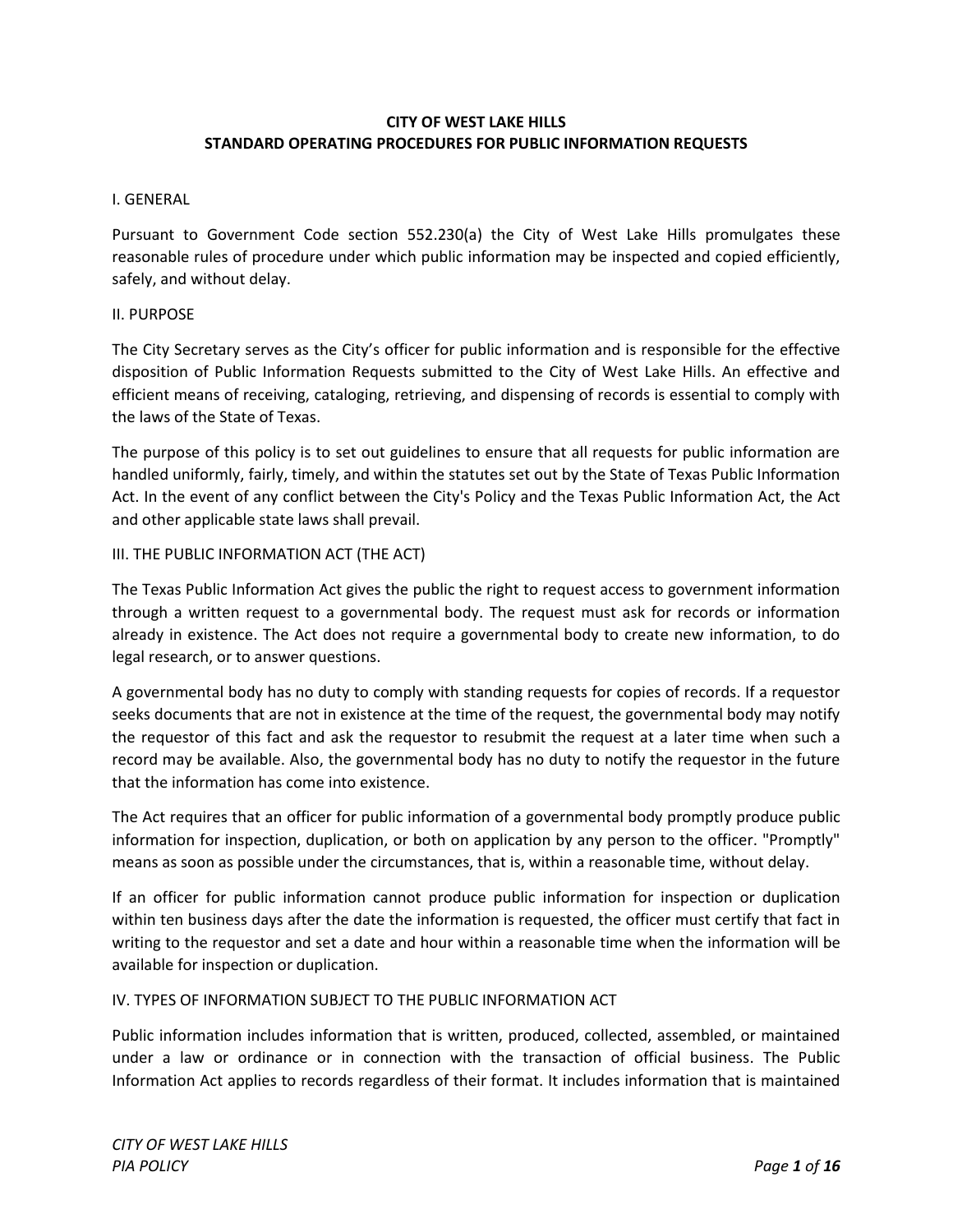in paper, tape, microfilm, video, electronic data held in a computer memory, as well as other mediums specified under law.

All City officials and employees shall ensure that any information they create, transmit, receive, or maintain in their official capacity, or while performing official business or a governmental function on behalf of the City, which pertains to official business of the City is preserved in accordance with the City's records retention schedule and promptly produced in response to a request for public information.

#### V. PROCEDURES

- 1. Intake
	- a. All written requests for public information shall be immediately, but no later than 2 days, forwarded to the City Secretary. A written request will be accepted if made in person, via regular mail, fax, or email.
	- b. Requests submitted on an official city holiday or after 5PM on a regular business day will be considered received on the next business day.
	- c. The City Secretary will date stamp, assign a PIR (Public Information Request) number and analyze the request to determine if it requires clarification.
	- d. If the request is unclear or particularly voluminous the City Secretary will seek clarification from the requestor within 10 days from the date the request was received. If a request is clarified the 10 days to respond to the request is suspended and restarts upon receipt of the clarification from the requestor.
	- e. The City Secretary will contact the proper department for processing and collecting of responsive information.
	- f. The City Secretary will be responsible for maintaining the Public Information Request Log ("PIR Log") which shall include the following information: date request received, date of any correspondence with the requestor, estimated cost of producing information, amounts paid, and amounts owed.
	- g. Once the information is processed by the department and forwarded back to the City Secretary, the City Secretary will review the information to determine if it includes any information that must be redacted or withheld because it is confidential by law or subject to a discretionary exception to disclosure.

# 2. No Confidential Information Requested

- a. If there are no concerns regarding the confidentiality of the requested information the City Secretary shall promptly send responsive documents to the requestor as soon as possible, but no later than 10 days from the date of the request.
- b. If the information requested cannot be promptly produced because of the number of documents sought or availability of records, the City Secretary shall notify the requestor, in writing, of an estimated date on which it will be provided.
- c. City Secretary will notify the requestor, in writing, of any expenses related to the request, and will notify the requestor prior to completion of production if the cost estimate is greater than \$40.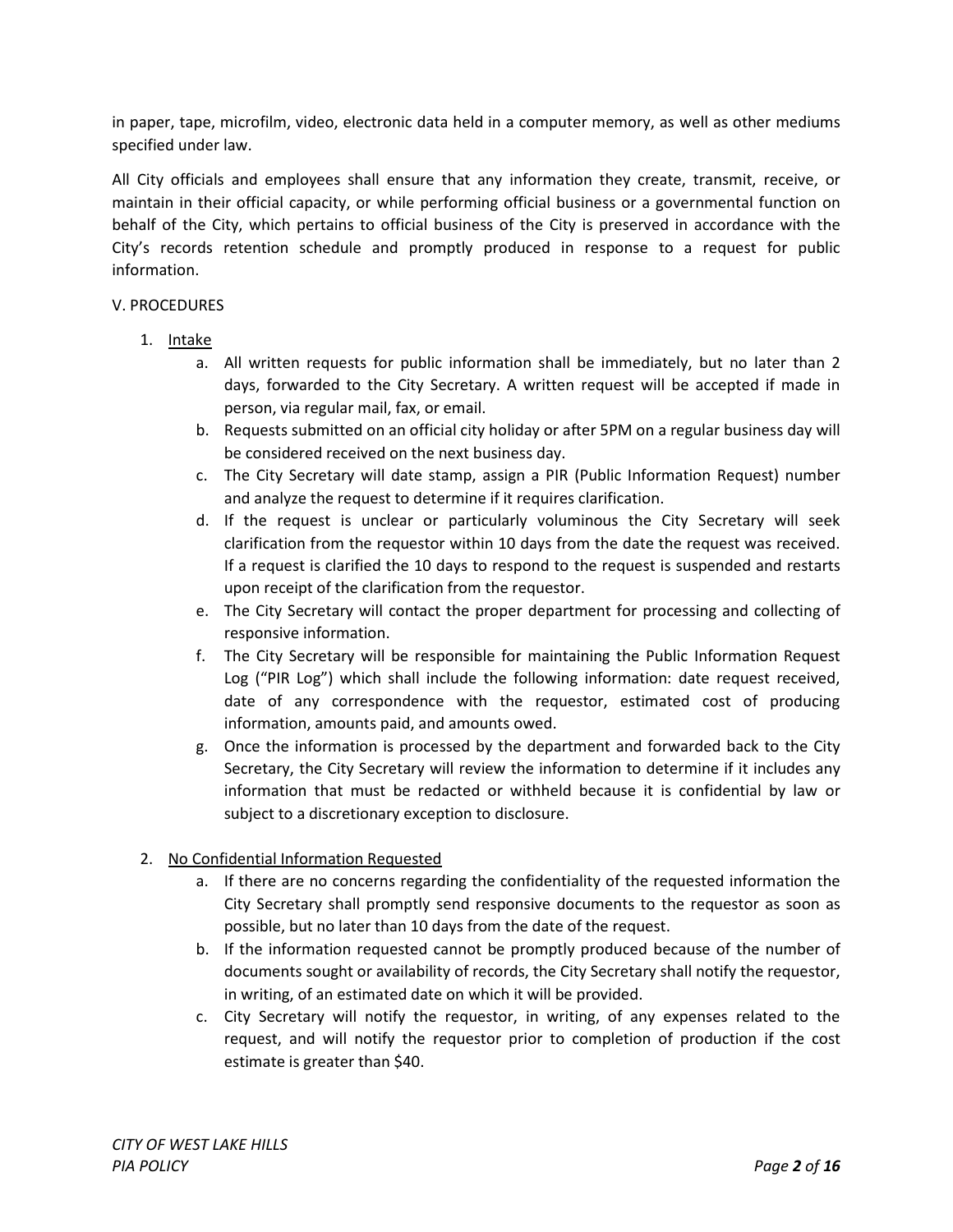- 3. Information Requested May Contain Confidential or Excepted Information
	- a. If the City Secretary has a question or concern regarding the confidentiality of responsive information the City Secretary will immediately forward said request and responsive documents to the City Attorney's Office for legal review.
	- b. Any requests concerning the following individuals or subjects must be immediately forwarded to the City Attorney's Office, for review:
		- i. Juveniles
		- ii. Sexual assault/abuse/harassment
		- iii. Attempted Suicide
		- iv. Traffic accidents
		- v. Medical conditions or references to an individual's mental or physical injuries or defects
		- vi. Personal financial information
		- vii. Ongoing law enforcement investigations
		- viii. Domestic violence related
		- ix. Body Cams
		- x. Police officer personnel files
		- xi. Pending litigation
	- c. If the City Secretary identifies information is confidential or excepted from public disclosure he/she must ask for a ruling from the attorney general about whether the information is excepted from disclosure if there has not been a previous determination about whether the information falls within one of the exceptions:
		- i. The City Secretary shall ask for a decision from the attorney general by submitting a "10-day letter" to the Attorney General's Office - Open Records Division via certified mail.
		- ii. The 10-day letter must states the exceptions that apply to the requested documents; and
		- iii. The 10-day letter must be submitted to the Attorney General's office within a reasonable time but not later than the 10th business day after the date of receiving the written request.
	- d. If the City seeks a ruling from the Attorney General's Office the City Secretary or City Attorney's office must provide a copy of the public information request for a letter ruling, redacted and without attachments, to the requestor by certified mail within a reasonable time but not later than the 10th business day after the date of receiving the requestor's written request:
		- i. a written statement that the City wishes to withhold the requested information and has asked for a decision from the attorney general about whether the information is within an exception to public disclosure; and
		- ii. a copy of the City's written communication ("10-day letter") to the attorney general asking for the decision or, if the written communication to the attorney general discloses the requested information, a redacted copy of that written communication.
	- e. Ten business days start the day after the day the City receives the request. Weekends and holidays (including skeleton crew days) when the City's administrative office is closed do not count.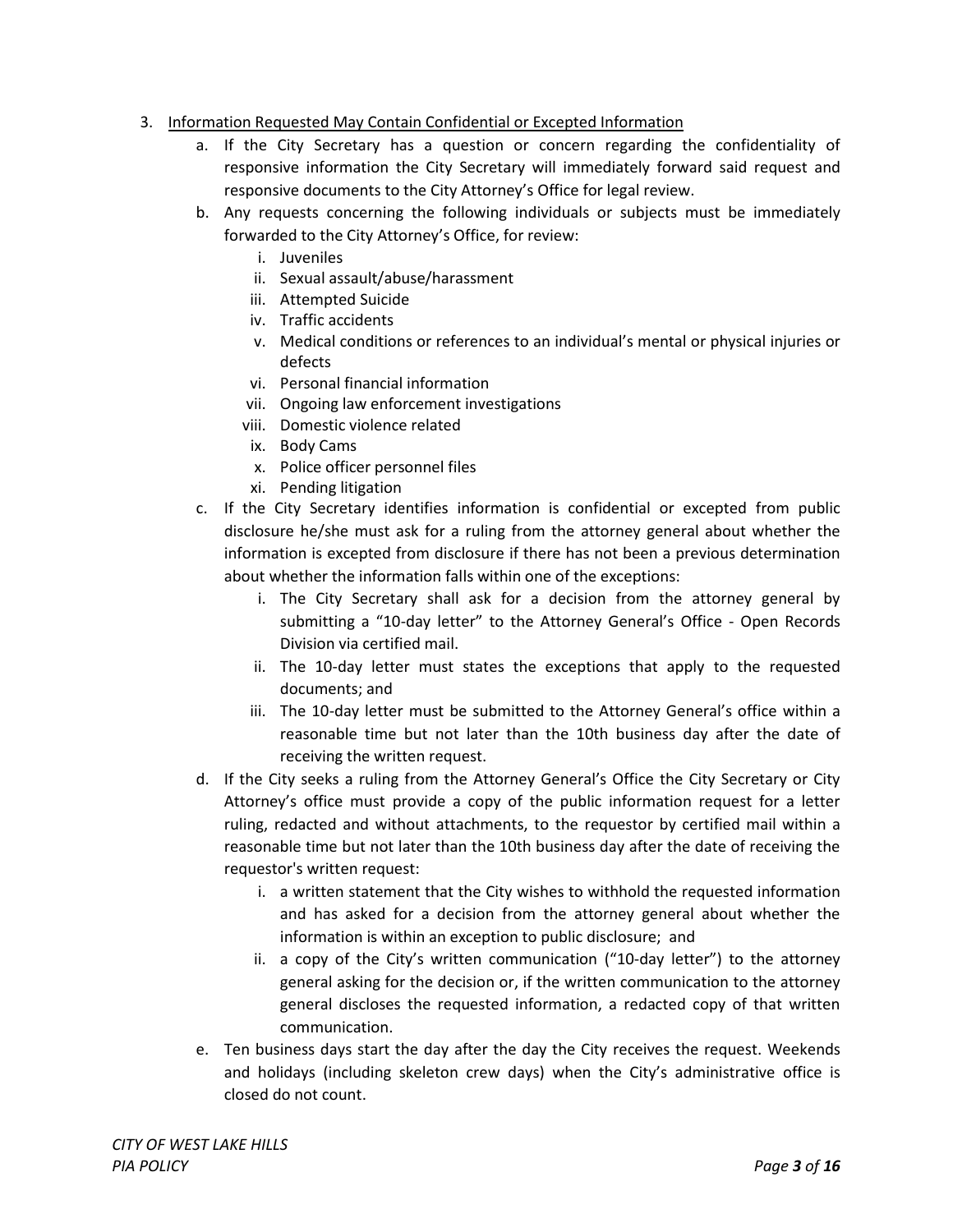- i. If the City receives a written request by United States mail and cannot adequately establish the actual date on which the City received the request, the written request is considered to have been received by the City on the third business day after the date of the postmark on a properly addressed request.
- f. If a ruling from the Attorney General's Office has been requested, within 15 business days of receipt of the request the City Secretary or the City Attorney's Office must submit via certified mail the following information to the Attorney General's Office:
	- i. written comments stating the reasons why the stated exceptions apply that would allow the information to be withheld ("15-day brief");
	- ii. a copy of the written request for information;
	- iii. a signed statement as to the date on which the written request for information was received by the City or evidence sufficient to establish that date; and
	- iv. a copy of the specific information requested, or submit representative samples of the information if a voluminous amount of information was requested labeled to indicate which exceptions apply to which parts of the copy.
- g. Not later than the 15th business day after the date of receiving the written request, the City Secretary or the City Attorney's office must forward a copy of the written comments as to why the requested information is excepted ("15-day brief") via certified mail to the requestor. If the written comments disclose or contain the substance of the information requested, the copy of the comments provided to the person must be a redacted copy.

# 4. Attorney General Ruling

- a. All Attorney General rulings shall be immediately, but no later than 2 calendar days after being received, forwarded to the City Secretary or City Attorney's office for review.
- b. The City Secretary or the City Attorney's office shall immediately, but no later than 2 calendar days after receiving the ruling, review the ruling and make a recommendation to the City Administrator regarding whether an appeal of the ruling should be considered.
- c. The City Administrator shall make a decision regarding appeal, no later than the 9th calendar day after receiving the Attorney General's ruling.
- d. No later than the  $10^{th}$  calendar day after receiving the Attorney General's ruling the City Secretary shall comply with the ruling and produce responsive documents or instruct the City Attorney's office to file suit to appeal the ruling.
- 5. Automatic Redactions
	- a. The Attorney General's Office and/or the Texas Legislature has held that a City may redact the information listed below without the necessity of requesting a decision from the Attorney General. Therefore, any documents requested that include any of the following information shall be immediately redacted and promptly produced to the requestor without first seeking the Attorney General's permission.
		- i. a direct deposit authorization form;
		- ii. a Form I-9 and attachments;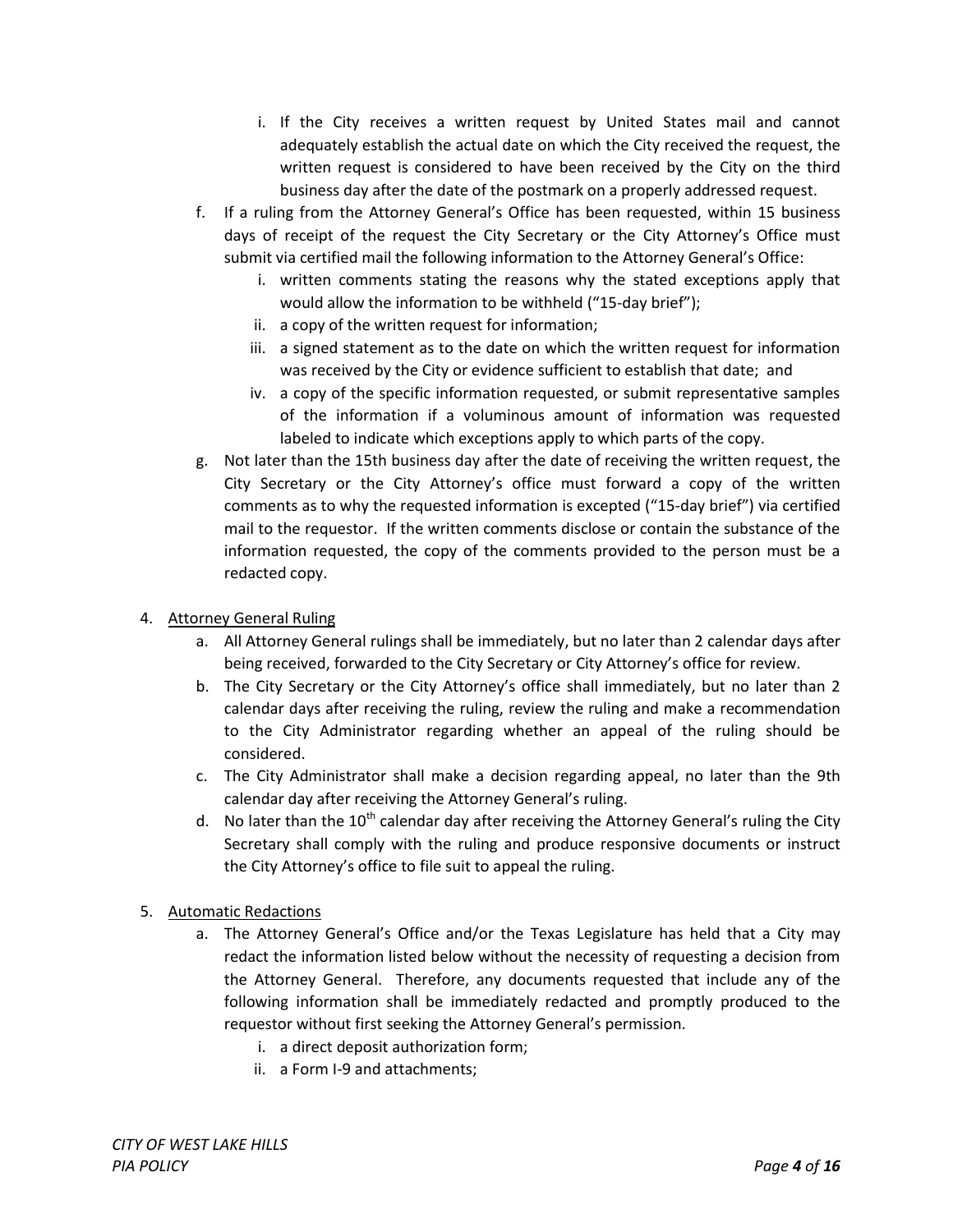- iii. W-2 and W-4 forms under section 552.101 in conjunction with section 6103(a) of title 26 of the United States Code;
- iv. a certified agenda and tape of a closed meeting;
- v. a fingerprint;
- vi. L-2 and L-3 declarations;
- vii. a Texas driver's license number, a copy of a Texas driver's license, a Texas license plate number, the portion of a photograph that reveals a Texas license plate number, and the portion of any video depicting a discernible Texas license plate number;\*\*
- viii. a credit card number, debit card number, charge card number, insurance policy number, bank account number, bank routing number; or access device number\*\*
- ix. an e-mail address of a member of the public;
- x. a Form DD-214 or other military discharge record that is first recorded or first comes into the possession of a governmental body on or after September 1, 2003;
- xi. a social security number of a living person;
- xii. the home address, home telephone number, or information that reveals whether the person has family members of an employee, official or peace officer who has elected in writing that they wish to keep this information private;\*\*
- xiii. Information maintained by a family violence shelter center or sexual assault program;\*\*
- b. If the City is redacting or withholding information denoted above with a double asterisk (\*\*) the City shall provide the following information to the requestor on a form prescribed by the attorney general:
	- i. a description of the redacted or withheld information;
	- ii. a citation to the section of the Government Code allowing the redaction; and
	- iii. instructions regarding how the requestor may seek a decision from the attorney general regarding whether the redacted or withheld information is excepted from required disclosure.
- c. **Special note**: Dates of birth are not on the automatic redactions list, but all dates of birth have been judicially determined to be confidential by law. A requestor must approve automatic redaction or the City must get permission from the attorney general to redact
- 6. Routine Requests
	- a. Requests for the following documents are considered "routine" and may be immediately released to the requestor upon receipt of payment, if required, and do not have to be logged and processed in accordance with the procedures detailed in this policy:
		- i. Agendas
		- ii. Meeting Minutes
		- iii. Meeting Recordings
		- iv. City Ordinances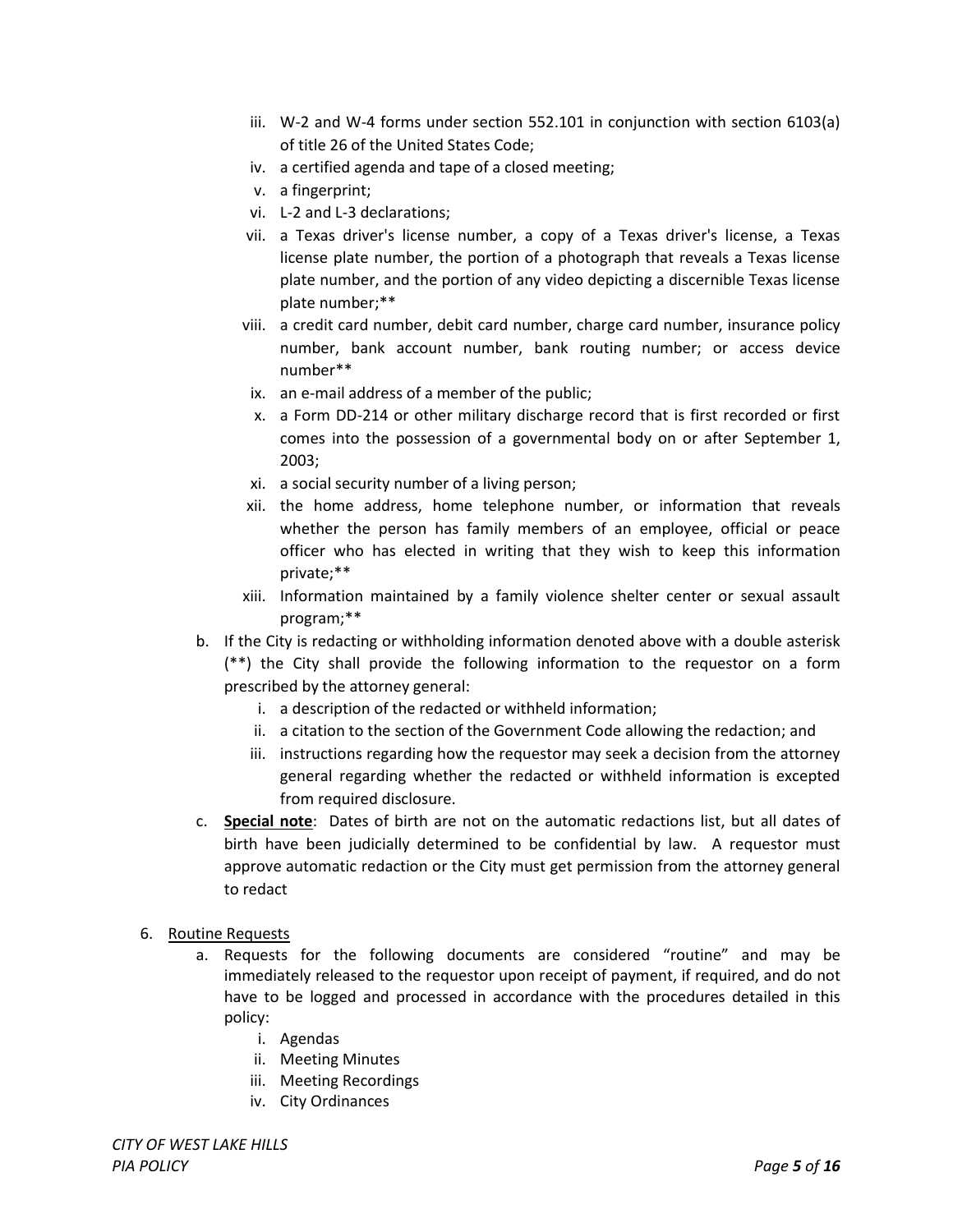b. Much of this routine information is identifiable and readily available on the City's website. Accordingly, rather than provide hard copies of this information, the City will be deemed to have complied with the Act by referring the requestor to the exact Internet location or uniform resource locator (URL) address on the City's website. However, if a Requestor indicates they would prefer the information in a physical format the information should promptly be provided.

# 7. Questions

- a. As stated above, the Act does not require the City to answer question. However, it is the primary duty of City officials and employees to serve the citizens of West Lake Hills. Accordingly, when written requests are submitted seeking answers to specific questions, but do not specify what, if any, documentation is being sought, the City Secretary will proceed as follows:
	- i. First, she or he will attempt to identify any documents in existence that might provide the requestor with the answers they are seeking;
	- ii. If unable to identify any documentation, the City Secretary shall seek clarification from the requestor regarding what, if any, documentation they are seeking; and
	- iii. Notify the requestor that the Act does not require the City to answer questions, but that their request is being process as a "citizen inquiry" and, has been forwarded to the department head mostly likely to be able to answer the questions submitted in the request.
- b. Citizen requests seeking the answers to questions that are not submitted in writing do not need to be considered requests submitted under the Act and processed in accordance with the procedures stated in this policy.
- c. However, any request for any kind of documentation (paper or electronic copies) should be considered a request submitted under the Act, reduced to writing and processed in accordance with these procedures and the Act.

# 8. Police Department

- a. Access to Texas Peace Officer's Crash (CR-3) Reports. Peace Officer Crash (CR-3) Reports are held and maintained by the Texas Department of Transportation. The City does not maintain a copy of this report in its records.
	- i. If the City receives a request for a CR-3 Report the City Secretary shall notify the requestor that the City does not have any documents responsive to this request as this information is not held or maintained by the City.
	- ii. The City Secretary may also note to the requestor that the accident report requested can be purchased online via the Crash Records Information System ("C.R.I.S") operated by the Texas Department of Transportation and provide a link to the C.R.I.S. website. [\(https://cris.dot.state.tx.us/public/Purchase/\)](https://cris.dot.state.tx.us/public/Purchase/)
- b. Access to Law Enforcement Records Related to Pending Investigation or Prosecution.
	- i. Information, including, internal records and notations, held by the West Lake Hills Police Department are excepted from public disclosure if releasing the information would interfere with the detection, investigation, or prosecution of crime.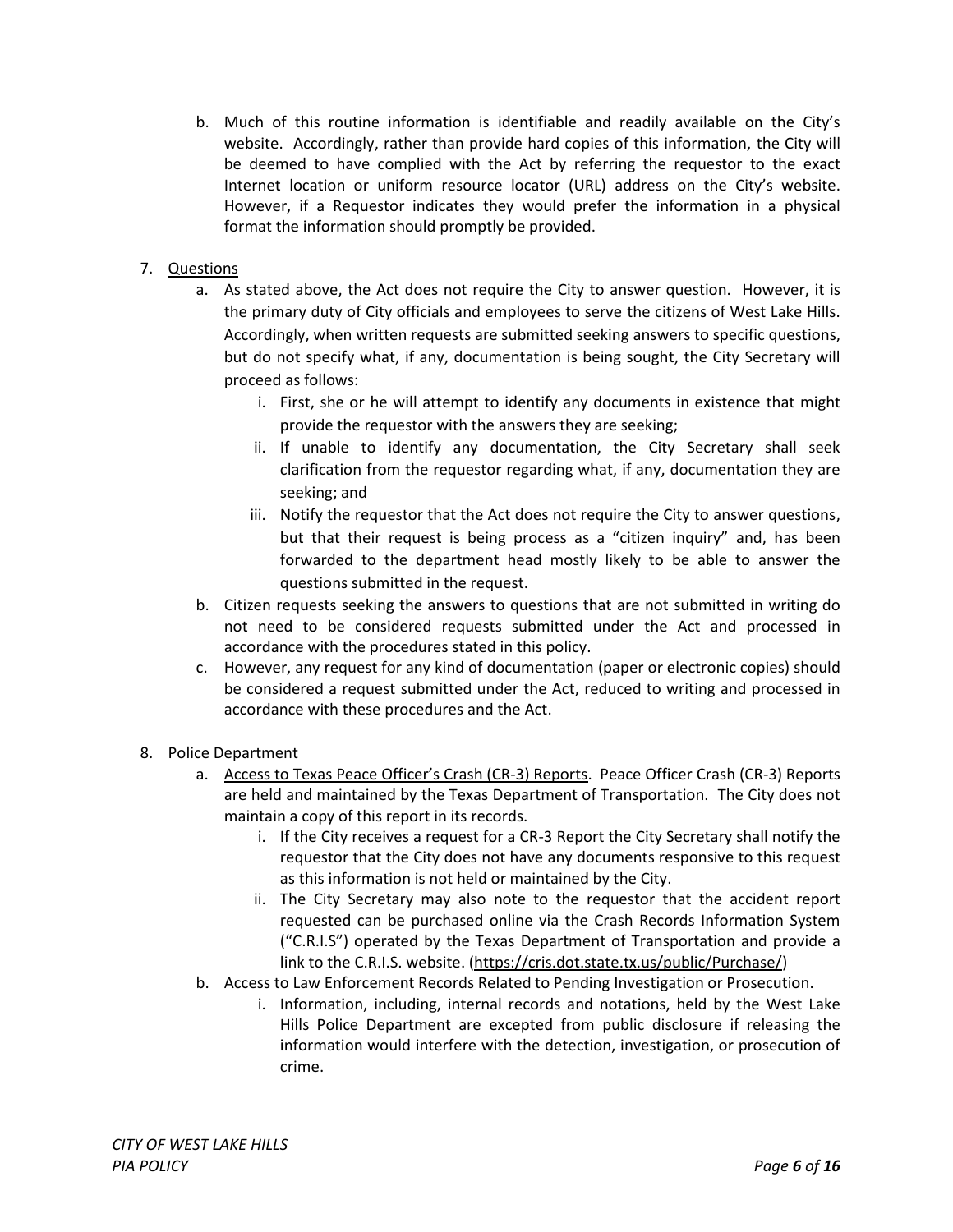- ii. The Department believes, and the Texas Attorney General generally agrees, that releasing information related to a pending investigation or prosecution will interfere with the detection, investigation or prosecution of crime.
- iii. Accordingly, if the City receives a request for information related to a pending investigation or prosecution of an offense designated as a Class B or higher it is the City's policy to seek permission from the Attorney General to withhold this information as allowed by Texas Government Code section 552.108.
	- 1. Prior to seeking an Attorney General ruling the City Secretary may seek clarification from the requestor, in accordance with the Act and these polices, and ask the requestor if he or she wishes to narrow the scope of the request to only the "basic information" as defined by Government Code section 552.108(c).
- c. Access to Audio Files and Dash Camera Videos.
	- i. All audio files and dash camera video files are stored in an electronic format on the City's servers, therefore, making this information available to the public may require the manipulation of data and if so, should be processed in accordance with the manipulation of data policy.
	- ii. Prior to public release, all audio files and dash camera video files should be reviewed for confidential information such as driver's license numbers, license plate numbers and other information deemed confidential by law.
		- 1. If it is determined that an audio or video file includes information confidential by law the City Secretary shall seek permission from the Attorney General in accordance with the Act and this policy to withhold the file in its entirety as the City does not have the technological capabilities to redact this information from the audio or video files and is prohibited by law from releasing this information.
- d. Access to Body Worn Camera ("BWC") Videos.
	- i. Access to information recorded by a body worn camera is governed not only by the Public Information Act, but also Chapter 1701 of the Texas Occupations Code. The City adopts this policy in accordance with section 1701.655(4) of the Occupations Code.
		- 1. Criminal Offense. A peace officer or other employee of a law enforcement agency commits a Class A misdemeanor offense if the officer or employee releases a recording created with a body worn camera without permission of the West Lake Hills Police Department. See Tex. Occ. Code § 1701.659. Only a release of a recording in compliance with this policy is considered a release with permission of the Department.
		- 2. BWC Videos Subject to the Act. Only information recorded by a BWC and held by the Department that is or could be used as evidence in a criminal prosecution is subject to public release under this policy and the Public Information Act.
		- 3. Public Request Requirements for BWC Video. A member of the public is required to provide all of the following information when submitting a written request for information recorded by a BWC:
			- a. the date and approximate time of the recording;
			- b. the specific location where the recording occurred; and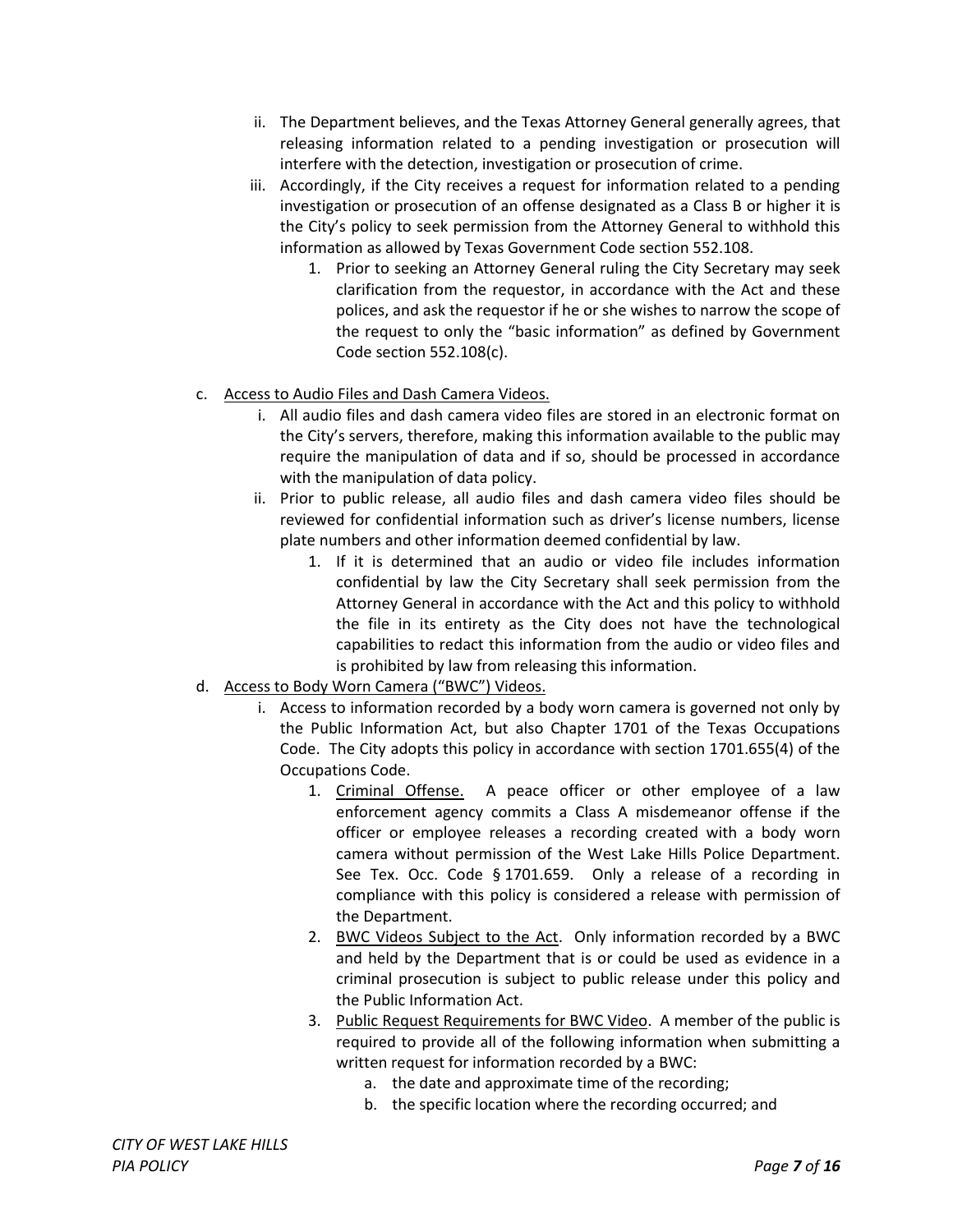- c. the name of one or more persons known to be a subject of the recording.
	- i. If a requestor fails to provide this information the City Secretary shall respond in writing by making him or her aware of these requirements and requesting he or she provide the appropriate information.
	- ii. A failure to provide all of the information required to be part of a request for recorded information does not preclude the requestor from making a future request for the same recorded information.
- 4. Responding to a Request for BWC Videos. Upon receiving a proper request the City Secretary shall:
	- a. Make a determination whether the requested BWC video is subject to the Act.
		- i. If the requested BWC video is not subject to the Act, the City Secretary shall immediately respond to the requestor noting that the video requested is not subject to the Act and therefore will not be released.
		- ii. If the requested BWC video is subject to the Act, the City Secretary shall coordinate with the Police Department and review the video to determine the appropriate response.
	- b. Make a determination whether any information in the video is related to a pending criminal investigation, references information confidential by law or whether the Act or other law excepts the information from disclosure to the public.
		- i. If the requested BWC video is not related to a pending criminal investigation, does not include information confidential by law or excepted from disclosure the City Secretary shall promptly, but no later than 10 business days from the date the request was received, make the video available to the requestor in accordance with the Act and these policies.
			- 1. Voluminous requests.
				- a. A request for BWC recordings is considered voluminous if it includes:
					- i. a request for BWC recordings from more than five separate incidents;
					- ii. more than five separate requests for BWC recordings from the same person in a 24 hour period, regardless of the number of incidents included in each request; or
				- b. The City Secretary is considered to have promptly responded to a voluminous request for BWC recordings if he or she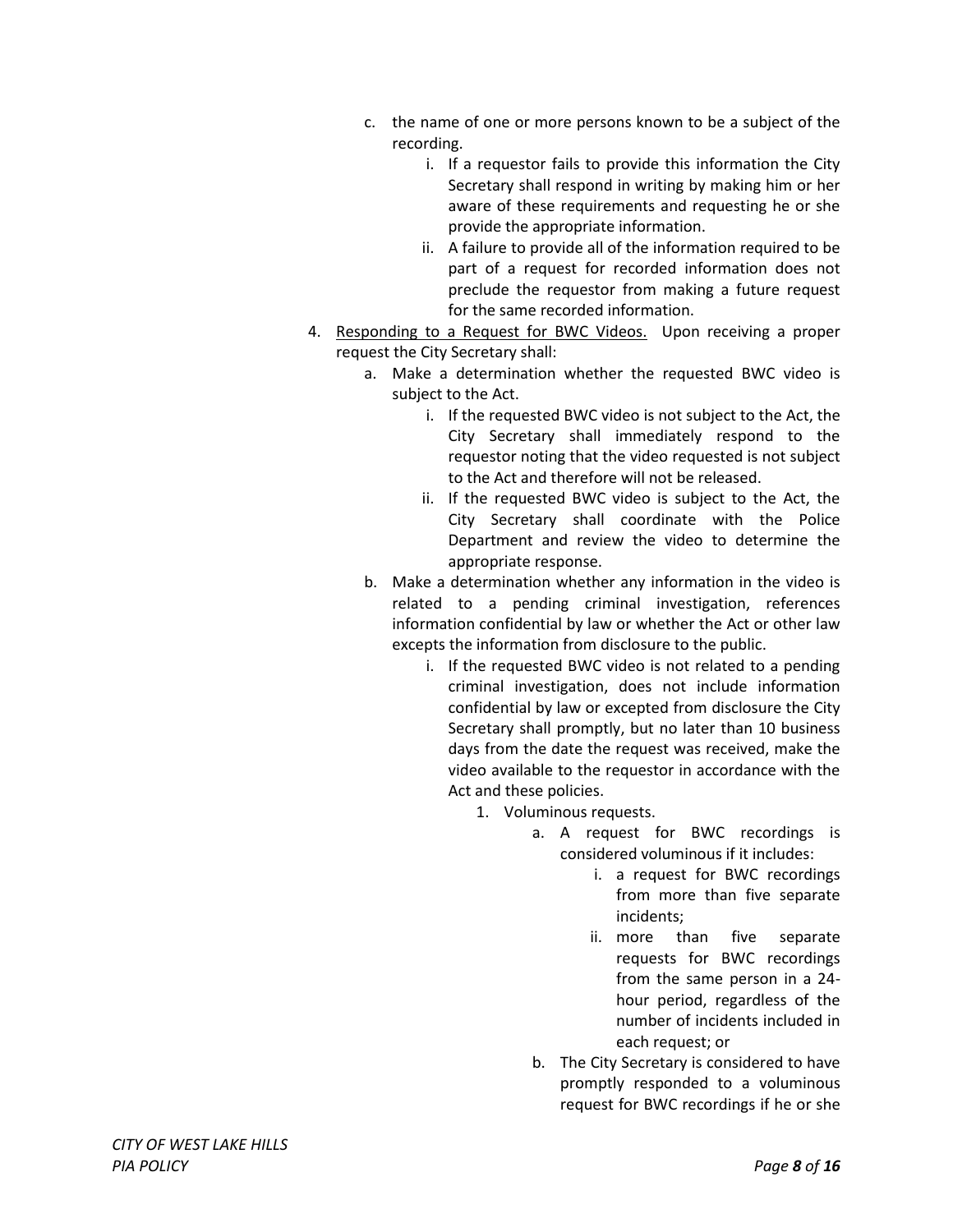make the request available in accordance with the Act and these policies within 21 business days of receiving the written request.

- i. a request or multiple requests from the same person in a 24 hour period for BWC recordings that, taken together, constitute more than five total hours of video footage.
- ii. If the requested information does relate to a pending criminal investigation, reference information confidential by law or excepted from disclosure the City Secretary shall promptly, but no later than 20 business days from the date the request was received, seek to permission from the Attorney General's office to withhold this information in accordance with the Act and these policies.
	- 1. The City does not have the capability to redact confidential information from BWC videos, accordingly, if any information in the video is deemed to be confidential by law the City Secretary must seek permission to withhold the video in its entirety.
	- 2. If the City determines it is necessary to seek the Attorney General's permission to withhold a BWC video it shall submit the initial "10-day letter" to the Attorney General and submit a copy to the requestor, no later than 20 business days from the date the request was received and submit the "15-day brief" to the Attorney General and requestor no later than 25 business days from the date the request was received.
- 5. Exceptions to Public Release of BWC Videos. In addition to the exceptions to public disclosure included in the Act, the Occupations Code also prohibits release of BWC Videos in the following circumstances:
	- a. BWC Videos Related to a Pending Investigation. A BWC video documenting an incident that involves the use of deadly force by a peace officer or that is otherwise related to an administrative or criminal investigation of an officer may not be released to the public until all criminal matters have been finally adjudicated and all related administrative investigations have concluded, unless department determines that the release furthers a law enforcement purpose.
		- i. If the City receives a request for a BWC Video related to a pending investigation as described above the Chief of Police shall notify the City Secretary, in writing, no later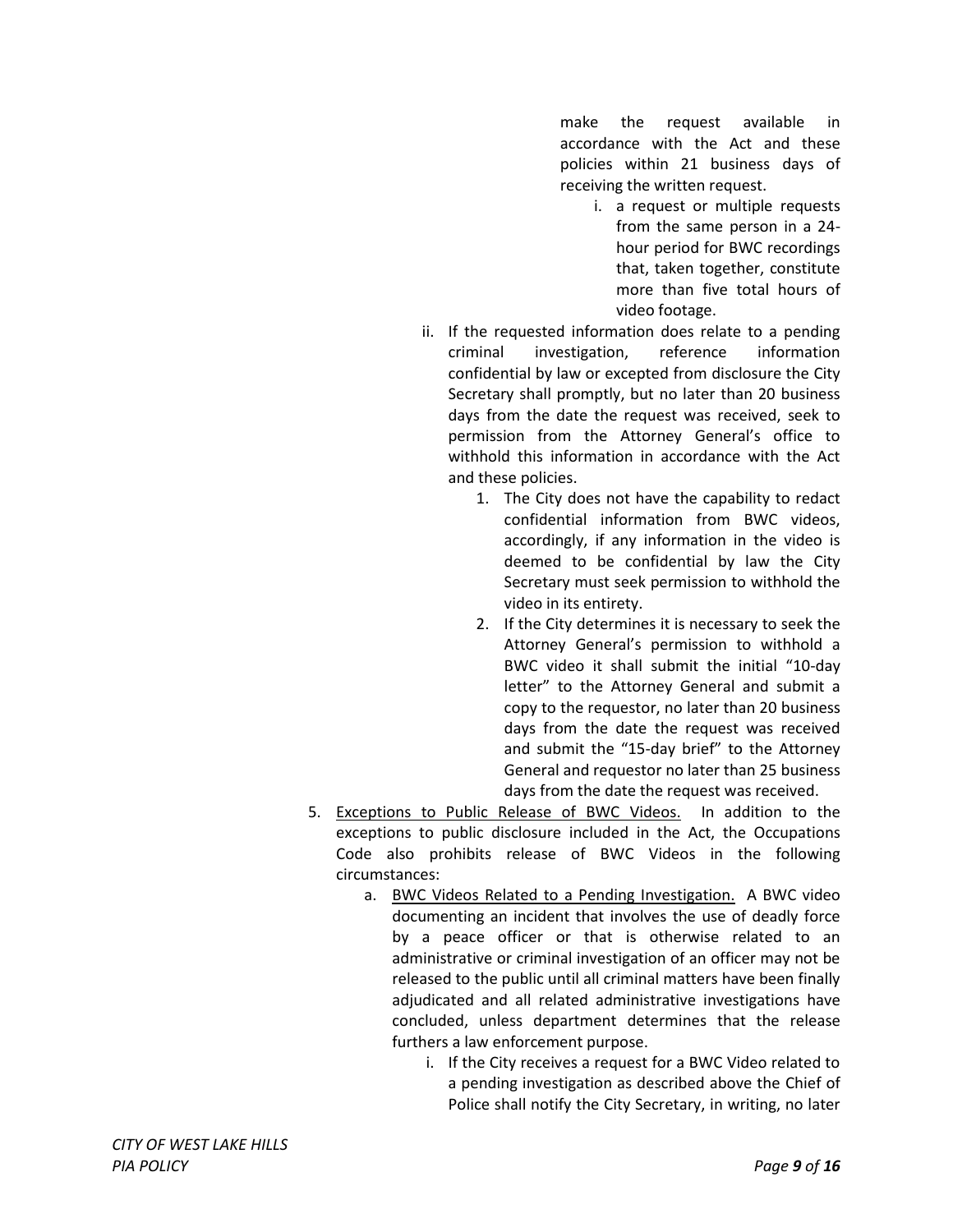than 5 days after receipt of the request whether release of the video would further a law enforcement purpose.

- ii. If the City Secretary receives no written response from the Chief or if the Chief does not believe release would further a law enforcement purpose, the City shall seek permission from the Attorney General, in accordance with this policy and applicable law, to withhold the video from public release.
- b. BWC Videos Recorded in a Private Space. The City may not release any portion of a recording made in a private space without written authorization from the person who is the subject of that portion of the recording or, if the person is deceased, from the person's authorized representative. Such permission should be procured by the requestor.
	- i. If the City receives a request for this type of information without the proper written authorization the City Secretary shall seek permission from the Attorney General, in accordance with this policy and applicable law, to withhold the video from public release.
- c. BWC Videos Involving Class C misdemeanor with No Arrest. The City may not release any portion of a recording involving the investigation of conduct that constitutes a misdemeanor punishable by fine only and does not result in arrest without written authorization from the person who is the subject of that portion of the recording or, if the person is deceased, from the person's authorized representative.
	- i. If the City receives a request for this type of information without the proper written authorization the City Secretary shall seek permission from the Attorney General, in accordance with this policy and applicable law, to withhold the video from public release.
- d. Accidental Recordings. The City shall not release a BWC recording if the recording was not required to be made under this subchapter or another law or under a policy adopted by the West Lake Hills Police Department and does not relate to a law enforcement purpose.
	- i. If the City receives a request for this type of information without the proper written authorization the City Secretary shall seek permission from the Attorney General, in accordance with this policy and applicable law, to withhold the video from public release.

- 9. Municipal Court
	- a. Courts and Judicial Branch agencies are not subject to the Texas Public Information Act nor to the federal Freedom of Information Act. However, to ensure efficient and consistent responses to requests for information held by the judiciary it is the City's policy that requests for information held by the West Lake Hills Municipal Court be processed in accordance with these guidelines.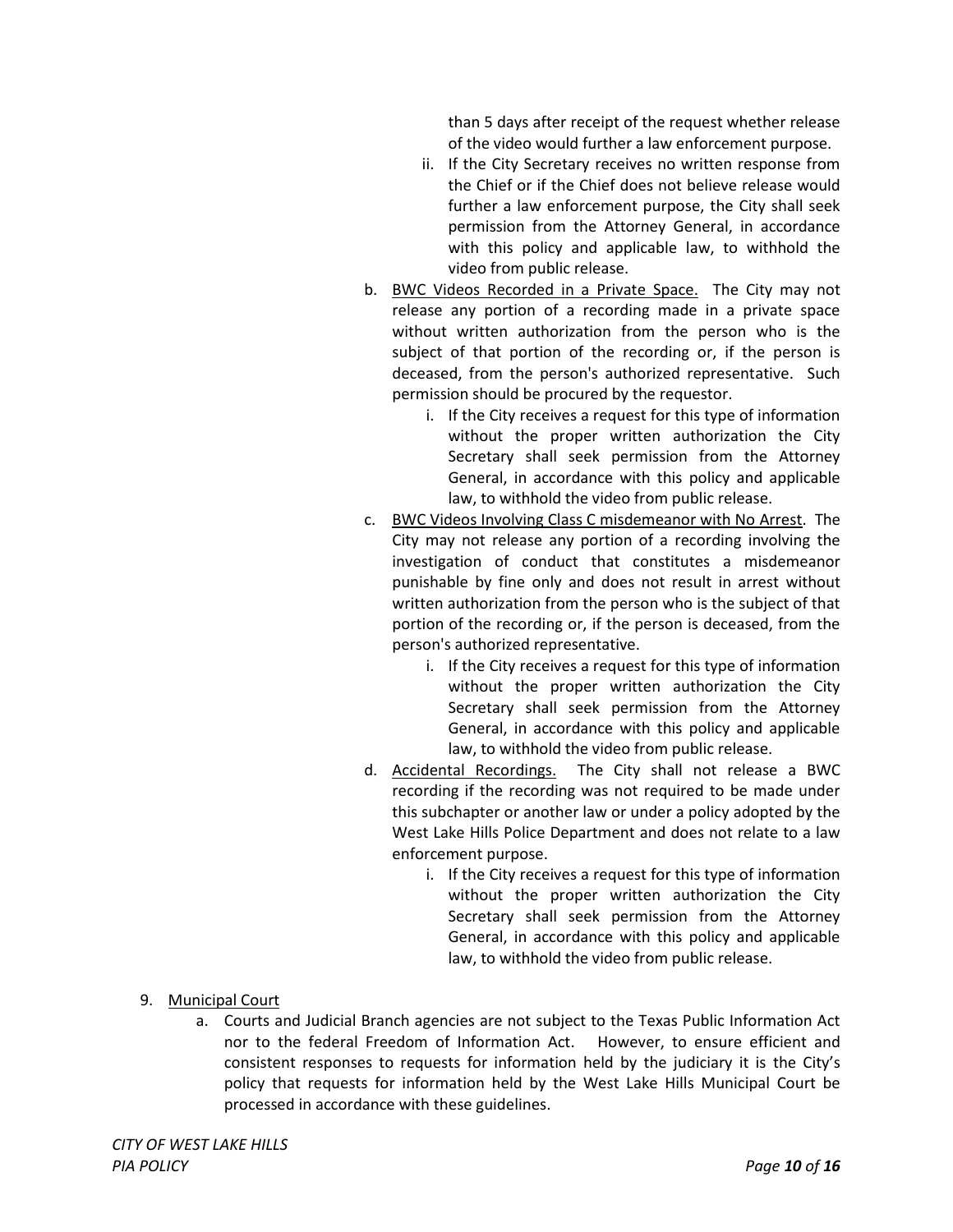- i. Access to Court Case Records.
	- 1. Court case records are records of any nature created, produced, or filed in connection with any matter that is or has been before a court.
	- 2. Court case records are considered information held by the judiciary. Therefore, the Public Information Act neither authorizes this information to be withheld nor requires it to be disclosed.
	- 3. Access to court case records is governed by common law, other statutory law and court rules.
	- 4. The custodian of court case records is the Clerk of the Court.
	- 5. Requests from the Public.
		- a. Requests from the public for court case records shall be immediately directed to the Court Clerk and processed in accordance with the following guidelines:
			- i. Generally, court case records filed with the Court are considered public and will be released to the public unless access is restricted by law or court order.
			- ii. The following is a non-exhaustive list of court case records that are considered records of the judiciary and therefore not subject to the Act, but are considered public records under other law and may be released to the public unless a specific court order prohibits release in a particular case:
				- 1. Summons and complaints;
				- 2. Final judgments;
				- 3. Final court orders, including orders of deferred disposition; and
				- 4. Executed arrest warrants and supporting affidavits.
			- iii. The following is a non-exhaustive list of court case records that are considered records of the judiciary and therefore not subject to the Act, but which are subject to other law prohibiting their release to the public:
				- 1. Records related to charges against or the conviction of a child, for a non-traffic related offense, see Article 45.0217 of the Code of Criminal Procedure.
				- 2. Records related to the conviction of or deferral of disposition for a child, for a non-traffic related offense, see Article 45.0217 of the Code of Criminal Procedure.
	- 6. Requests from a Defendant or Attorney of Record.
		- a. A request for a court case record from a defendant or attorney of record related to a pending Municipal Court case shall be forwarded to the City Prosecutor and processed in accordance with applicable discovery rules.
- ii. Access to Judicial Records.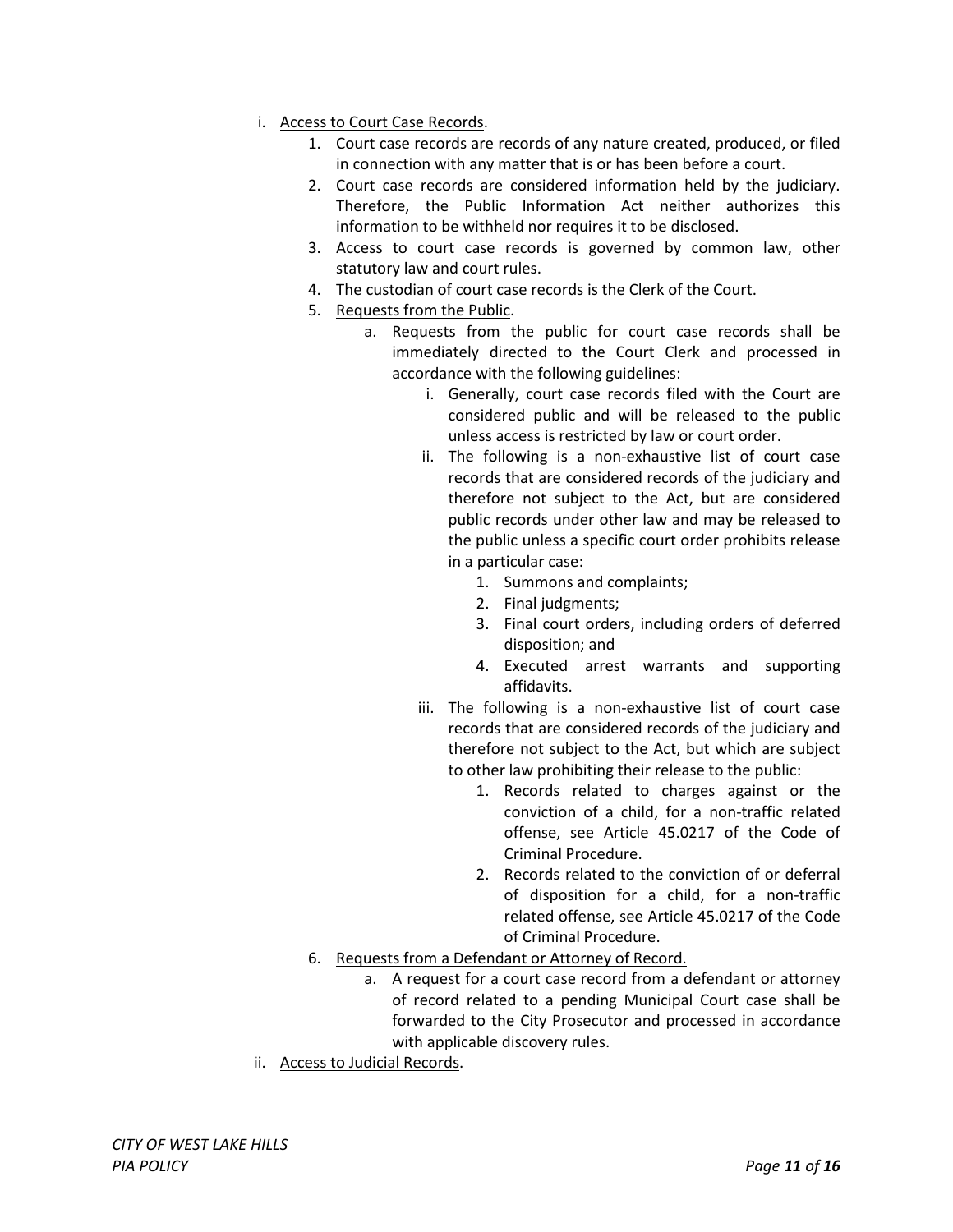- 1. Judicial records are records made or maintained by or for a court or judicial agency in its regular course of business but not pertaining to its adjudicative function.
- 2. Judicial records are consider information held by the judiciary. Therefore, the Public Information Act neither authorizes this information to be withheld nor requires it to be disclosed.
- 3. Access to judicial records are governed by Rule 12 of the Rules of Judicial Administration.
- 4. The custodian of judicial records is the presiding judge of the West Lake Hills Municipal Court.
- 5. Requests for Judicial Records.
	- a. Any request to inspect or copy a judicial record received by the City and properly directed to the Municipal Court Judge should be immediately, but no later than 2 days after being received, forwarded to the Presiding Judge to be processed in accordance with Rule 12 of the Rules of Judicial Administration.
	- b. All requests to inspect or copy a judicial record must be in writing, must include sufficient information to identify the record, and must be directed to the records custodian, the Presiding Judge and not to a court clerk or other agent for the records custodian.

# VI. CHARGES TO A REQUESTOR

- 1. Administrative Code Charges Apply
	- a. A requestor may ask to inspect information, get copies of the information, or both. If a request is for copies of information or to inspect information that requires redactions of confidential information then the charges approved by the Texas Public Information Act and found in Rule §70.3 of the Texas Administrative Code will apply.
	- b. The City Secretary will be responsible for applying the charges per this policy, invoicing and collecting payment from requestors. The City Secretary will fully document the amounts, paid and unpaid, for every request in the PIR Log.
- 2. Providing Paper and other Physical Copies of Information

| Copies and/or printouts, standard and legal size | \$.10/page         |
|--------------------------------------------------|--------------------|
| Oversize paper copy                              | \$.50/page         |
|                                                  |                    |
| Specialty Paper (map)                            | $$1.50$ /page      |
|                                                  |                    |
| Specialty Paper (mylar, blueprint)               | <b>Actual Cost</b> |
| Postage                                          | <b>Actual Cost</b> |
| Diskettes/CD's                                   | \$1.00             |
|                                                  |                    |
| <b>DVD</b>                                       | \$3.00             |

a. Common fees that apply to hard copies of requested records are as follows: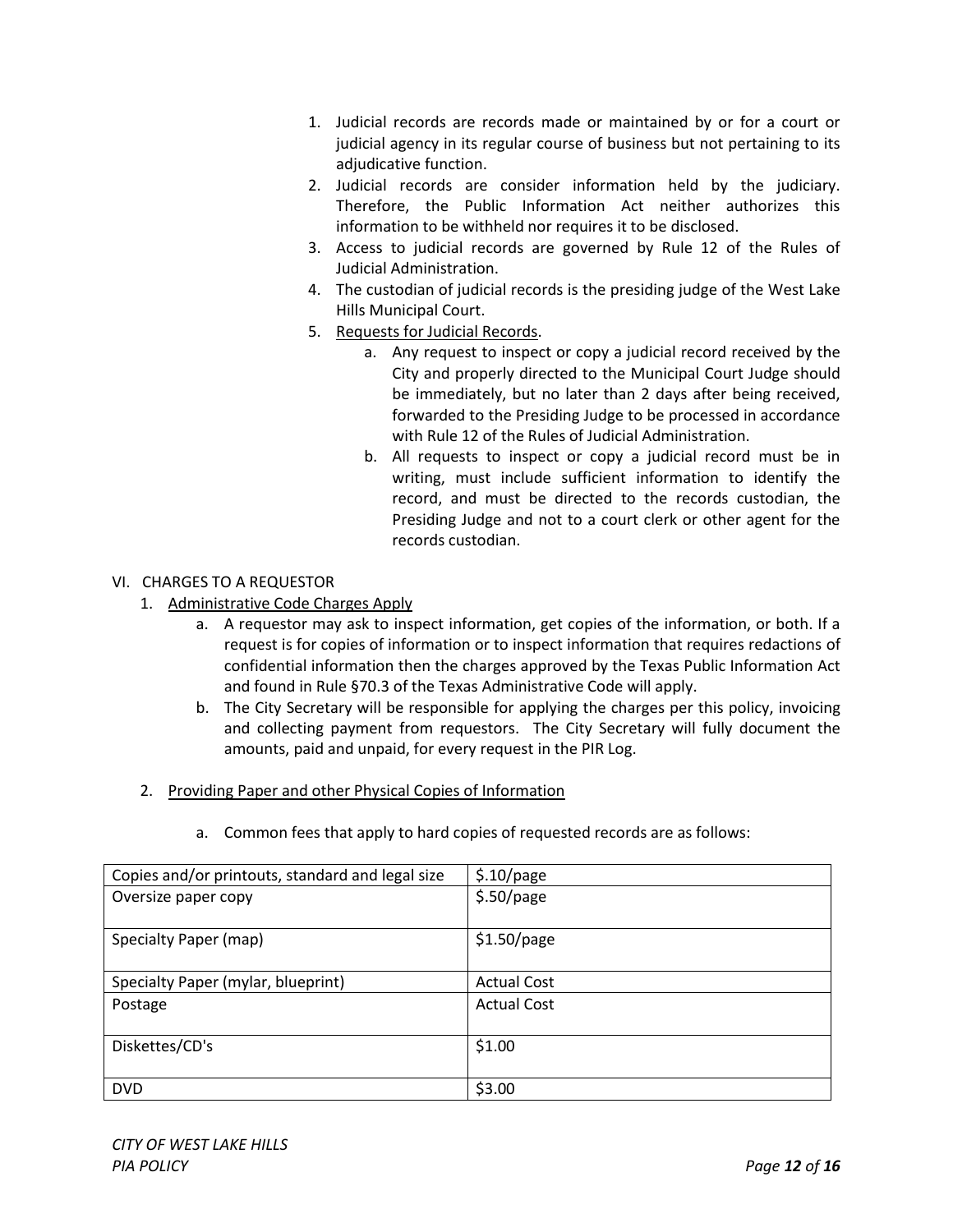| <b>Body Worn Camera Recording</b>                 | The City shall charge the fee set by the Attorney  |
|---------------------------------------------------|----------------------------------------------------|
|                                                   | General.                                           |
| Labor<br>locating,<br>compiling,<br>for<br>charge | \$15/hour                                          |
| manipulating data, reproducing, and if necessary  | Does not apply to requests for 50 or fewer pages   |
| redacting confidential information                | of paper records.                                  |
| Overhead                                          | 20% of the charge made to cover any labor costs    |
|                                                   | applicable when<br>labor<br>charges<br>Only<br>are |
|                                                   | appropriate.                                       |

- b. The Act does not require the City to create documents, therefore the City is not required to create and produce certified copies of city records. However, it is the City's policy to issue standard or legal size certified copies of city records upon request for \$2.00 per page.
- 3. Providing Electronic Copies of Information
	- a. If a Requestor asks that information be provided in an electronic format (i.e., e-mail attachment, copied on to a CD or DVD) the City shall provide the information in the requested format if:
		- i. the requested information is electronically stored;
		- ii. the City has the capability of providing it in that format; and
		- iii. the City it is able to provide it at no greater expense or time.
	- b. The City has the capability to provide a Requestor with electronic copies of information via e-mail if the following conditions are met:
		- i. the Requestor provides a valid e-mail address;
		- ii. the information being requested already exists in an electronic nonmanipulative format, such as a .PDF file;
		- iii. no redactions of confidential information is needed;
		- iv. the electronic file is less than 20MB;
		- v. e-mailing the electronic file will not take longer than half an hour of personnel time; and
		- vi. payment, if applicable, for the documents has been received.
	- c. The City has the capability to provide a Requestor with electronic copies of information via a disc if the following conditions are met:
		- i. the information being requested already exists in an electronic nonmanipulative format, such as a .PDF file;
		- ii. no redactions of confidential information is needed;
		- iii. copying the electronic file will not take longer than half an hour of personnel time; and
		- iv. payment, if applicable, for the documents has been received.
	- d. Per page charges will not apply to copies provided electronically, but the following charges will apply:
		- i. labor charges at the rate of \$15/hour for locating, compiling, manipulating data, and producing the information;
		- ii. overhead at the rate of 20% of the charge made to cover any labor costs;
		- iii. \$1 per CD and \$3 per DVD, if applicable.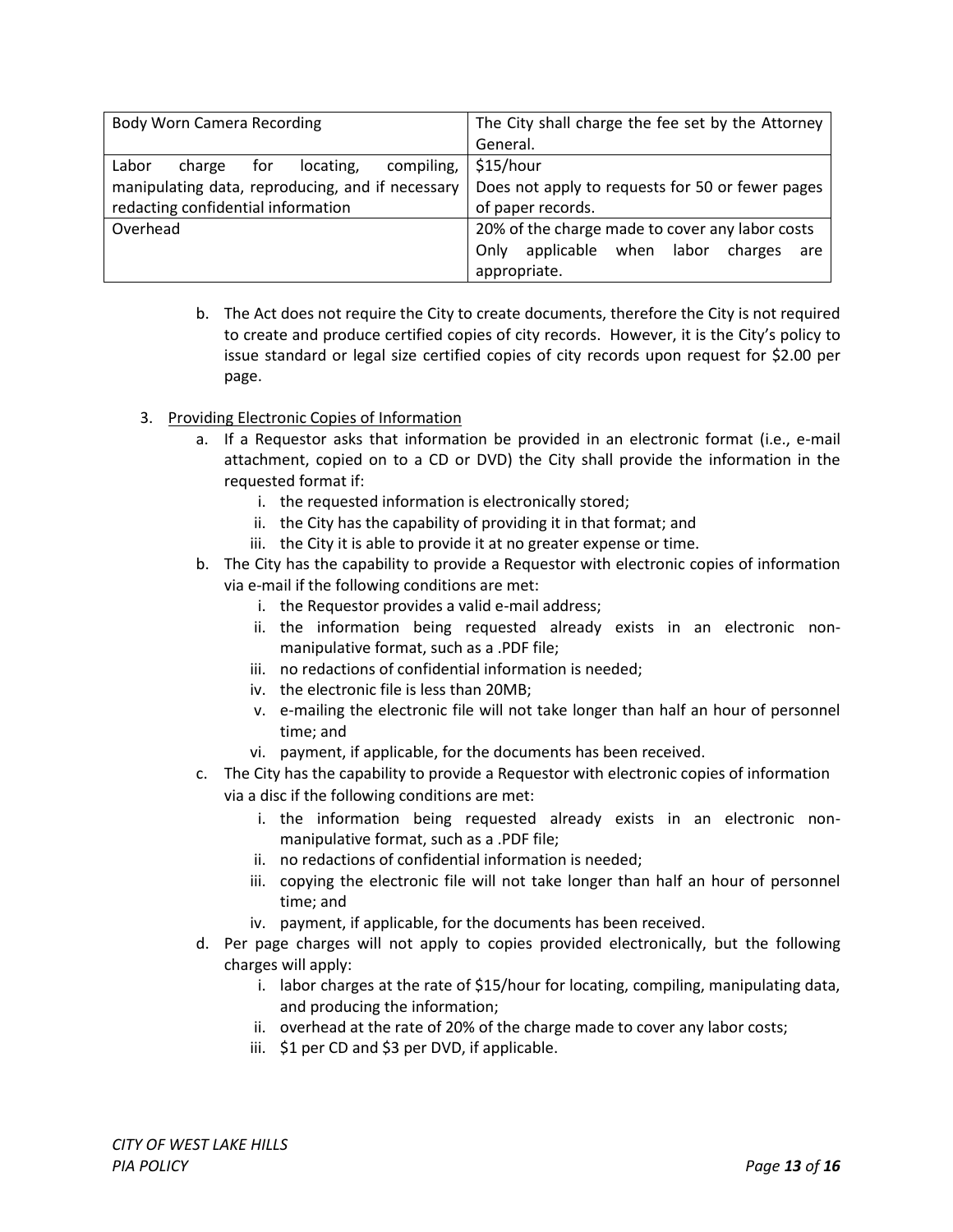- iv. If an electronic document requires programming or manipulation of data to be electronically released the requestor will be charged in accordance with that subsection.
- 4. Inspection of Information
	- a. If the requestor does not request a copy of public information, no charge will be imposed for making the public information that exists in a paper record available for inspection unless:
		- i. the information being requested completely fills, or when assembled will completely fill, six or more archival boxes and would take 5 or more personnel hours to make available; or
		- ii. the information being requested is over 5 years old and would take 5 or more personnel hours to make available; or
		- iii. a page being requested contains confidential information that must be edited from the record before the information can be made available for inspection.
			- 1. If the information completely fills, or when assembled will completely fill, six or more archival boxes or is over 5 years old as described above, the City will charge the requestor the labor charges associated with making the documents available.
			- 2. If a redaction from a page is required, the City will charge \$0.10 per page for the cost of making a photocopy of the page from which confidential information must be edited.
	- b. In response to a request to inspect information that exists in an electronic medium and that is not available directly online to the requestor, the City will not charge to inspect this information unless complying with the request will require programming or manipulation of data.
		- i. If programming or manipulation of data is required, the City Secretary shall notify the requestor before assembling the information and provide the requestor with an estimate of charges that will be imposed to make the information available.
		- ii. A charge under this section will be assessed in accordance with the Act and the section of this policy related to programming or manipulation of data.
- 5. Waiver of Costs
	- a. The City shall waive the costs associated with producing the information if the total is less than \$1.00 because the actual cost of processing and collecting a charge less than \$1.00 will exceed the amount of the charge.
	- b. The City shall reduce the costs associated with requests made by members of the media associated with local publications by \$10.00 because providing the public information to members of the media primarily benefits the general public.
	- c. The City may provide a copy of a BWC recording without charge or at a reduced charge if it is determined by the Chief of Police that waiver or reduction of the charge is in the public interest.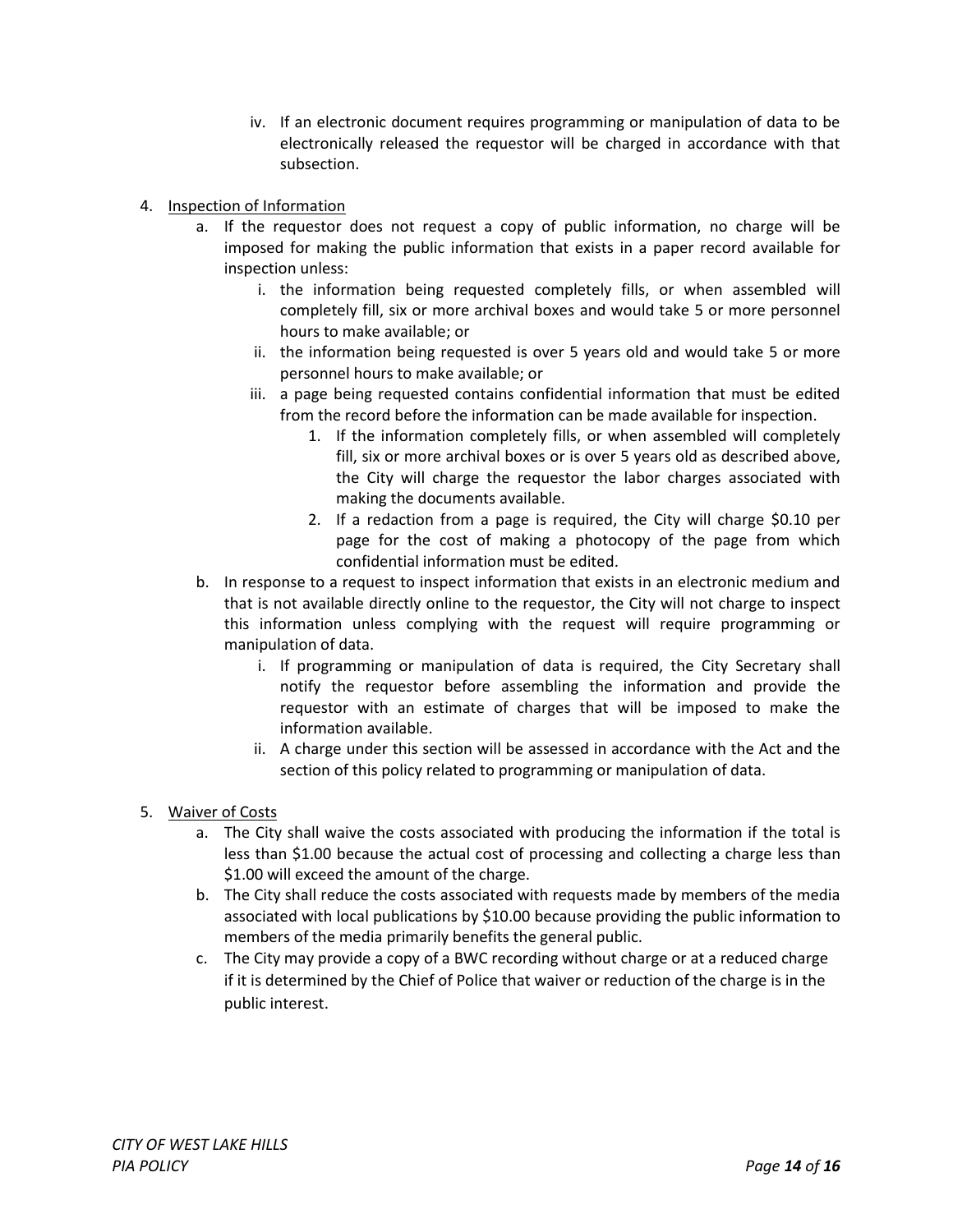- 6. Deposits and Overdue Balances
	- a. A deposit of 50 percent of the entire estimated amount shall be imposed when the anticipated costs for the preparation of a copy of public information in the written itemized statement of charges provided by the City Secretary exceeds \$100.
	- b. If a requestor has accrued over \$100 of overdue and unpaid balances related to previous requests, a deposit in the amount of the unpaid amounts owing to the City must be received before the City Secretary will begin preparing a copy of public information in response to a new request.
	- c. If a deposit is required as detailed above, the request for a copy of public information is considered to have been received on the date the City receives the deposit for payment of anticipated costs or unpaid amounts.
	- d. If a requestor modifies the request in response to the requirement of a deposit, the modified request is considered a separate request and is considered received on the date the City receives the written modified request.
	- e. A requestor who fails to make a deposit before the 10th business day after the date the deposit is required is considered to have withdrawn the request for the copy of the public information that precipitated the requirement of the deposit or bond.

# 7. Programming and Manipulation of Data

# a. Definitions

- iii. "Manipulation" means the process of modifying, reordering, or decoding of information with human intervention.
- iv. "Programming" means the process of producing a sequence of coded instructions that can be executed by a computer.
- b. The City shall provide to a requestor written "programing or manipulation of data" statement described below if it is determined that:
	- i. responding to a request will require programming or manipulation of data; and
		- 1. compliance with the request is not feasible or will result in substantial interference with its ongoing operations; or
		- 2. the information could be made available in the requested form only at a cost that covers the programming and manipulation of data.
- c. Types of Information Requiring Programming or Manipulation of Data
	- i. The following are examples of the types of information that may be requested from the City that may require programming or manipulation of data in order to make them available to the public, this list is not intended to be exhaustive.
		- 1. E-mails. The City's e-mail correspondence is stored as "Outlook Message Format – Unicode (\*.msg)" files. To make an e-mail communication available to the public in an electronic, nonmanipulative format the City must modify this information from the .msg format to a .pdf format. The City considers this a manipulation of data and the following procedures shall be followed.
		- 2. Audio and Video Files. The City's audio and video files are stored in a variety of different electronic formats on the City's servers. To make a video file available to the public the City may have to modify the information to another electronic format that is capable of being saved to a CD or DVD and accessible electronically by the public. The City considers this a manipulation of data and the following procedures shall be followed.